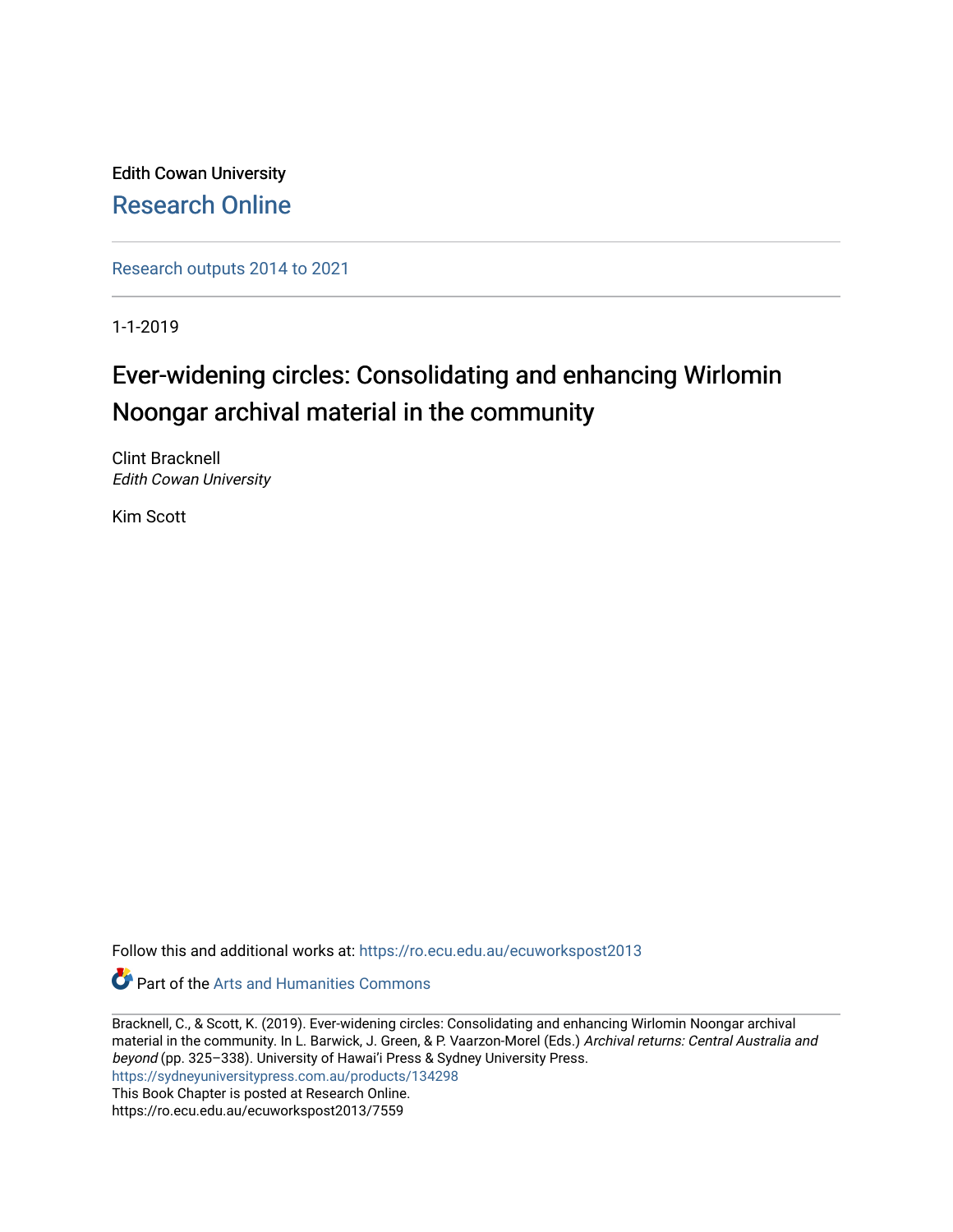**16**

# **Ever-widening circles: Consolidating and enhancing Wirlomin Noongar archival material in the community**

Clint Bracknell *Edith Cowan University* Kim Scott *Curtin University*

# **Abstract**

Returning archival documentation of endangered Indigenous languages to their community of origin can provide empowering opportunities for Indigenous people to control, consolidate, enhance, and share their cultural heritage with ever-widening, concentric circles of people, while also allowing time and space for communities to recover from disempowerment and dislocation. This process aligns with an affirming narrative of Indigenous persistence that, despite the context of colonial dispossession, can lead to a positive, self-determined future. In 2007, senior Noongar of the Wirlomin clan in the south coast region of Western Australia initiated Wirlomin Noongar Language and Stories Inc., an organisation set up to facilitate cultural and linguistic revitalisation by combining community-held knowledge with documentation and recordings repatriated from the archives. Fieldnotes created in 1931 from discussions with local Aboriginal people at Albany, Western Australia have inspired the collaborative production of six illustrated bilingual books. Working with archival research material has presented challenges due to issues of orthography and legibility in written records, the poor quality of audio recordings, and the incomplete documentation of elicitation sessions. As the archive is so fragmentary, community knowledge is vital in making sense of its contents.

Keywords: archival repatriation, Noongar, Aboriginal, language revitalisation, music revival

# **Introduction**

Although colonisation has decimated Aboriginal languages and song traditions in Australia, many Aboriginal communities are working with both senior knowledge-holders and archival documents to, as Aboriginal linguist Jeanie Bell (2002: 47) puts it, resist being "victims of a system that set out to destroy us." This chapter will discuss processes developed by an Aboriginal cultural organisation based in both an urban and rural region of Australia to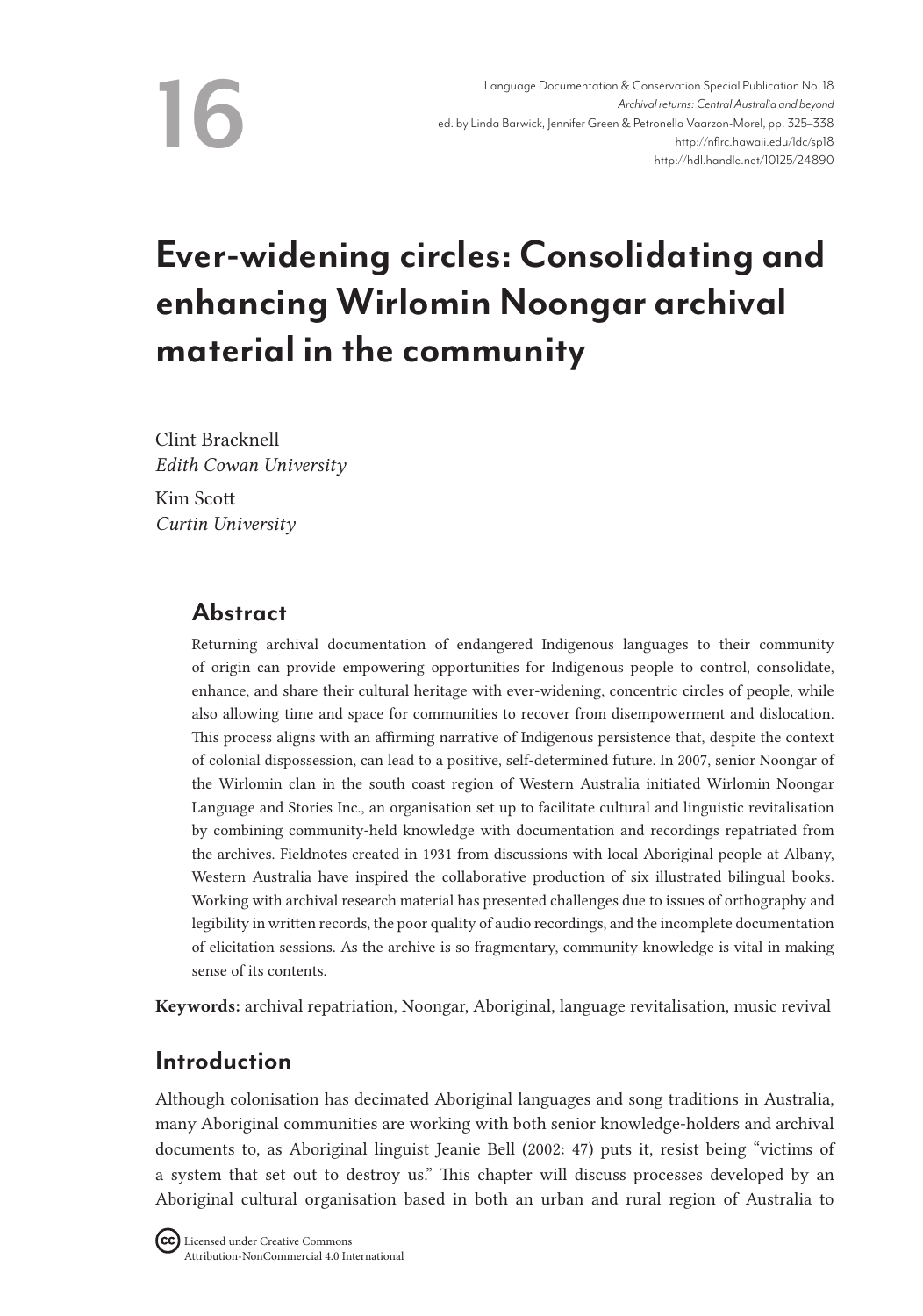consolidate, enhance, and share the group's endangered language, song tradition, and cultural heritage. In 2007, senior Aboriginal people belonging to the Wirlomin family clan from the south coast of Western Australia (WA) organised as Wirlomin Noongar Language and Stories Inc. (Wirlomin) in order to formalise longstanding efforts to maintain local Noongar culture and work on repatriated archival cultural material with the Noongar community. The six published bilingual stories Wirlomin have developed and illustrated so far – *Noongar mambara bakitj* (2011), *Maamang* (2011), *Dwoort baal kaat* (2013), *Yira boornak nyininy* (2013), *Noorn* (2017) and *Ngaawily nop* (2017) – originate from both archives and community knowledge. Today, more than a hundred people including the authors of this chapter are registered Wirlomin members.

Many of us formally gather a few times each year to share and build Noongar language, stories, and song, reconnecting fragmented elements of intangible cultural heritage and re-uniting them with Country. Our intention was, and is, to claim, control and enhance our heritage. We choose to do this by starting with a small community of descendants and progressively sharing with ever-widening circles, employing the following staged process:

- 1. Connecting archival material with its home community of origin;
- 2. Interpreting and making decisions about this material as a dynamic group including the descendants of archival informants and contemporary language custodians;
- 3. Reconnecting story, language, and song to Country via visits to relevant sites; and
- 4. Sharing with the broader local community, visiting schools, and publishing books.

Although we have only applied this process in our south coast Noongar context, as will be described in more detail below, we feel it could be a useful model for groups working with similarly endangered Indigenous languages.

# **The status of Noongar language**

In Australia, 669,900 Aboriginal and Torres Strait Islander people account for approximately 3 per cent of the nation's total population (Australian Bureau of Statistics 2017). The most recent National Indigenous Languages Survey indicates that only "around 120" of more than 200 Aboriginal languages are still spoken and that "about 13 can be considered strong" (Marmion, Obata & Troy 2014: xii). More than 30,000 Aboriginal people in the predominantly urban/rural southwest corner of WA identify as *Noongar* – also sometimes spelled *Nyungar* – a word meaning 'person', 'man', 'ally' or even 'mankind/humanity' in the local Aboriginal language and used today to refer to the Aboriginal people, country, language, and culture of the region (Douglas 1968). This constitutes one of the largest Aboriginal cultural blocs in Australia in terms of geography and population (SWALSC 2009; see Figure 1). Although the Noongar language remains critically endangered, consecutive Australian Bureau of Statistics census surveys recorded Noongar as a language spoken at home by 167 people in 1996 (McConvell & Thieberger 2001: 44); 196 people in 2001 (AIATSIS 2005: 75); 240 people in 2006; and 369 people in 2011 (Australian Bureau of Statistics 2017). It appears that language revitalisation movements since the 1980s have resulted in a slowly growing community of speakers, or at least a growing identification with the Noongar language.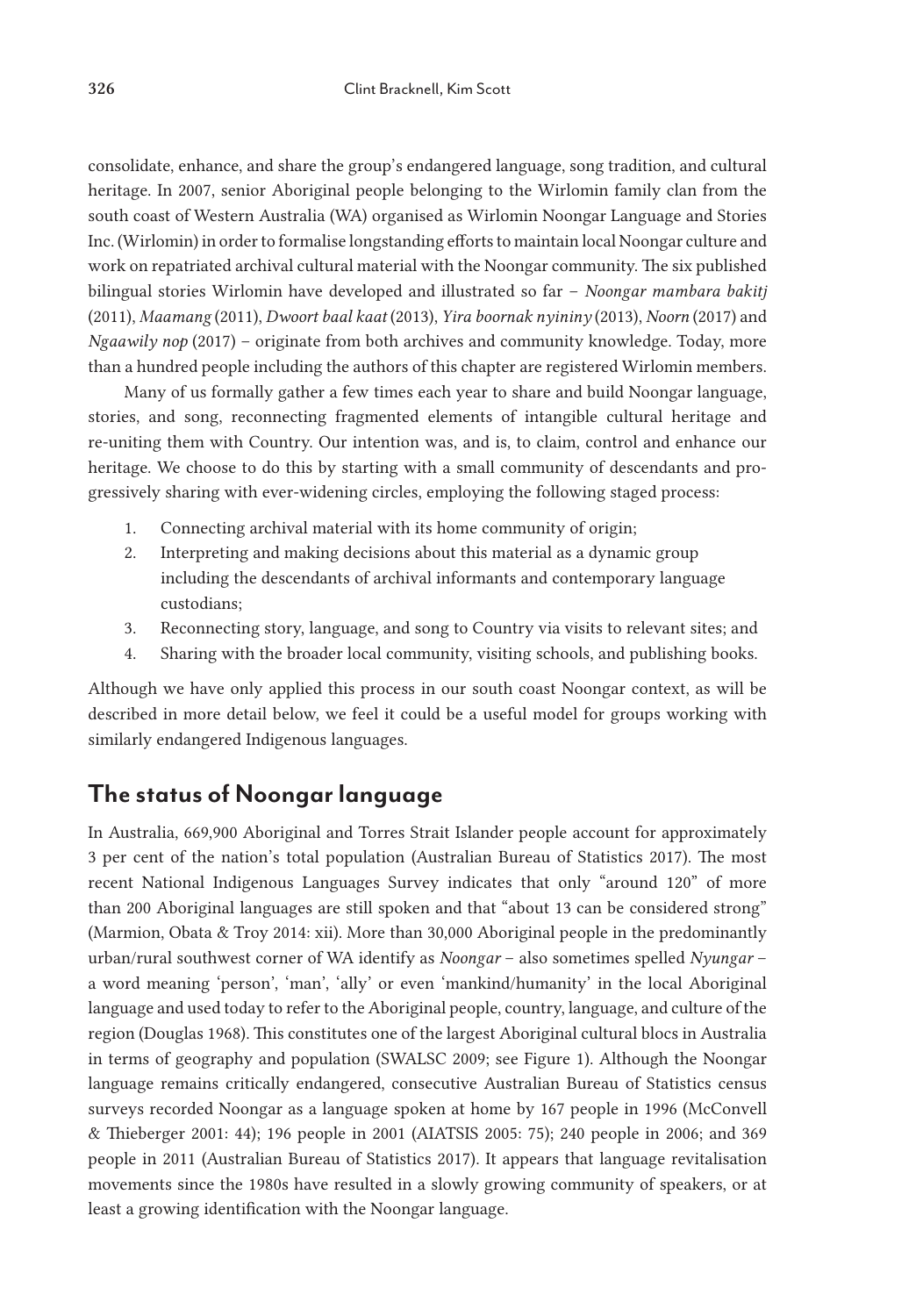

Figure 1. The Noongar language region of Western Australia and key locations mentioned in this chapter (map: Brenda Thornley)

A 1985 Noongar language conference at Marribank – also known as Carrolup – near the town of Katanning in the south of WA brought Noongar people interested in sustaining the language together with linguists such as Wilf Douglas, Alan Dench, and Nicholas Thieberger. At that time, there was a "a clear interest among members of the Noongar community to record what was still known among the older people and to pass that knowledge to younger people" (Thieberger 2004: 7). At a subsequent meeting in 1990 at Wellington Mills Recreation Camp, located in between the towns of Bunbury and Collie in southern WA, participants including the late language custodians Cliff Humphries, Ned Mippy, Kathy Yarran, Hazel Winmar, and Peter Farmer Snr worked together to create a Noongar language resource replete with sentences and songs, while officially recognising Noongar as a single language with three mutually intelligible dialects (Bunbury Noongar Aboriginal Progress Association 1990).

Two years later, a large-scale meeting was held with many of the same senior participants and the broader Noongar community at Narrogin, WA to reach agreement on a spelling system (Whitehurst 1992). Then a reporter for Golden West Network (GWN), Gina Williams recalls more than a dozen different possible spellings for the word *Noongar* being proposed during the meeting and remembers that "the bulk of the time was spent on deciding how best to spell that single word" (pers. comm., 19 October 2018). After hiding the Noongar language from authorities for so long, it must have been a difficult process for language custodians and their families to openly speak about it and reach consensus on its finer details. Although tensions were high, the group agreed upon a standard orthography, as "everyone in the room realised this was really important" (Gina Williams, pers. comm., 19 October 2018). Speaking about the senior language custodians involved, Williams states: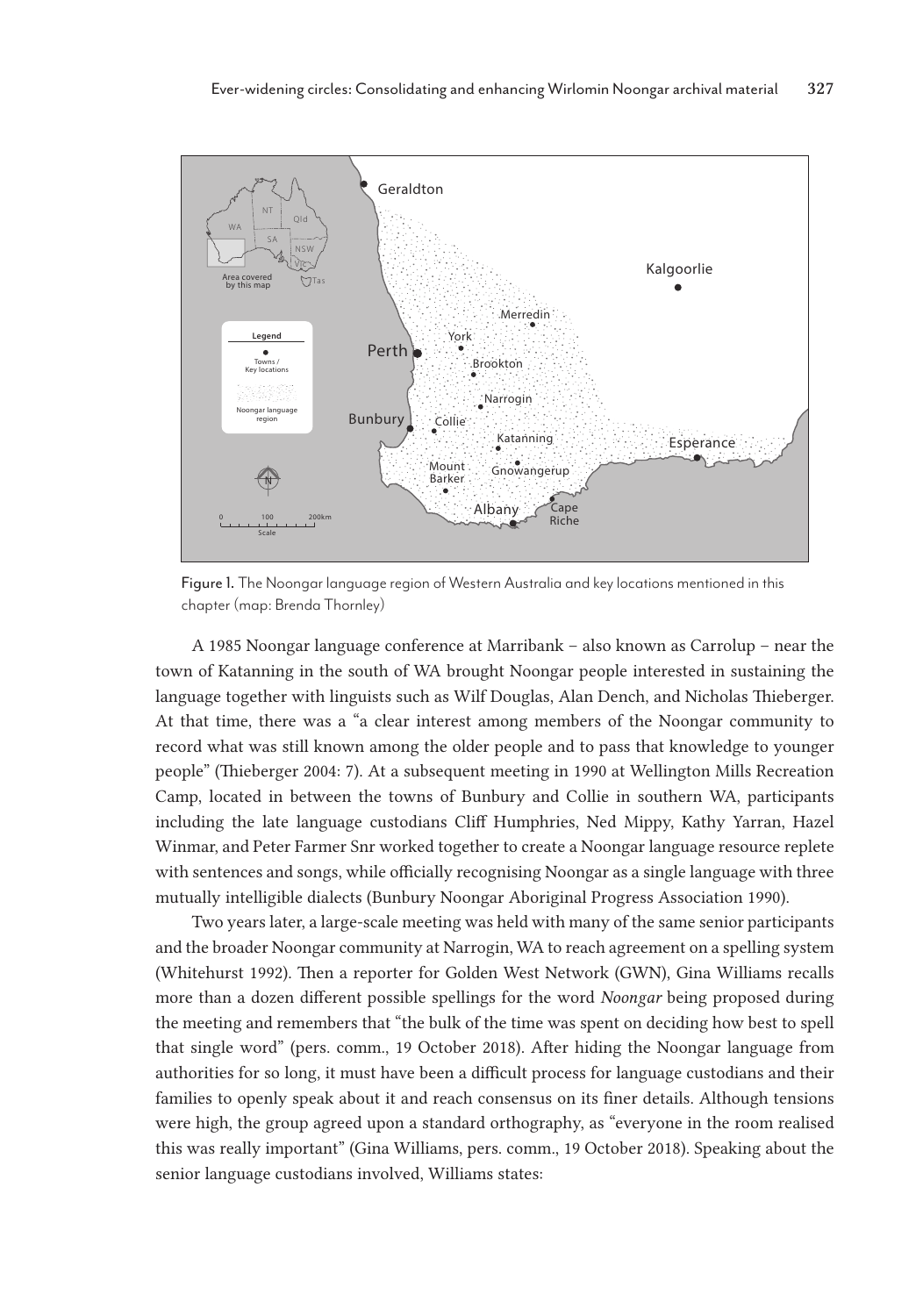This was a time when everyone else thought Noongar language was dead. These people are still here – their voices resonate in this language and it is a privilege. These magnificent people were so generous with their knowledge. (Pers. comm., 19 October 2018)

These meetings informed the production of resources including the *Noongar dictionary* (Whitehurst 1992) and the *Noongar our way kit* (Wooltorton & Collard 1992) to support the introduction of Noongar language as a Language Other Than English (LOTE) subject in WA schools and a variety of other language education initiatives in ensuing years.

### **Wordlists and recordings**

Many collections of transcribed Noongar words exist. British naturalist Robert Brown collected the first in 1801 at Albany (1800–1855) and Protector of Aborigines Charles Symmons authored a published grammatical description of the Noongar language in 1842. In the early 20th century (1904–1912), journalist and ethnographer Daisy Bates surveyed a large number of Noongar people across the southwest region to compile a series of diverse and detailed vocabularies, all of which are now accessible online (Thieberger 2016, 2017). American graduate student Gerhardt Laves became the first trained linguist to study Noongar when he visited Albany in 1931 as part of a broader study of Aboriginal languages. Laves (1929–1932) used the International Phonetic Alphabet (IPA) to transcribe stories told by speakers of the southeastern Noongar dialect – Kurin. His work languished in obscurity for more than half a century but has since been returned to Australia and undergone processes of community repatriation and digitisation (Henderson et al. 2006; Henderson 2008, 2013), and partially inspired the official establishment of Wirlomin Noongar Language and Stories Inc.

Linguist Ken Hale's (1960) interview with Tom Cowan and Tom Kickett at York, WA is possibly the first audio recording of Noongar language elicitation. Subsequently, Douglas (1964–1967) and CG von Brandenstein (1967–1970) made audio field recordings as part of their Noongar language research. All of this material is held at the Australian Institute of Aboriginal and Torres Strait Islander Studies (AIATSIS) archives today and together comprises less than five hours of Noongar speech. Douglas's significant 1960s fieldwork at Mount Barker, Gnowangerup, Narrogin, Brookton and Merredin – along with his continued collaboration with the community – underpinned a series of published Noongar vocabularies (1968, 1976, 1996), and Carl George von Brandenstein's time in Esperance, WA with Charlie Dabb and other Noongar speakers informed his published 're-created' vocabulary *Nyungar anew* (1988).

More recent recordings of Noongar conducted as part of language revitalisation projects are held at the AIATSIS archives with conditional access available (Thieberger 1986; Bunbujee 1989–1990). Additionally, 83 audiocassettes and 15 videocassettes featuring Noongar language custodian Cliff Humphries recorded and transcribed by Tim McCabe (1997) are held at the State Library of Western Australia, although access is presently restricted. Early this century, historian Bob Howard made a range of Noongar wordlists available online. He and Tim McCabe also produced audio recordings with Noongar speaker Alma Woods which are currently held at the Albany Public Library (Thieberger 2007: 62). Additional audio recordings of language elicitation with speakers including Lomas Roberts (McCabe & Miniter 2001), Hazel Brown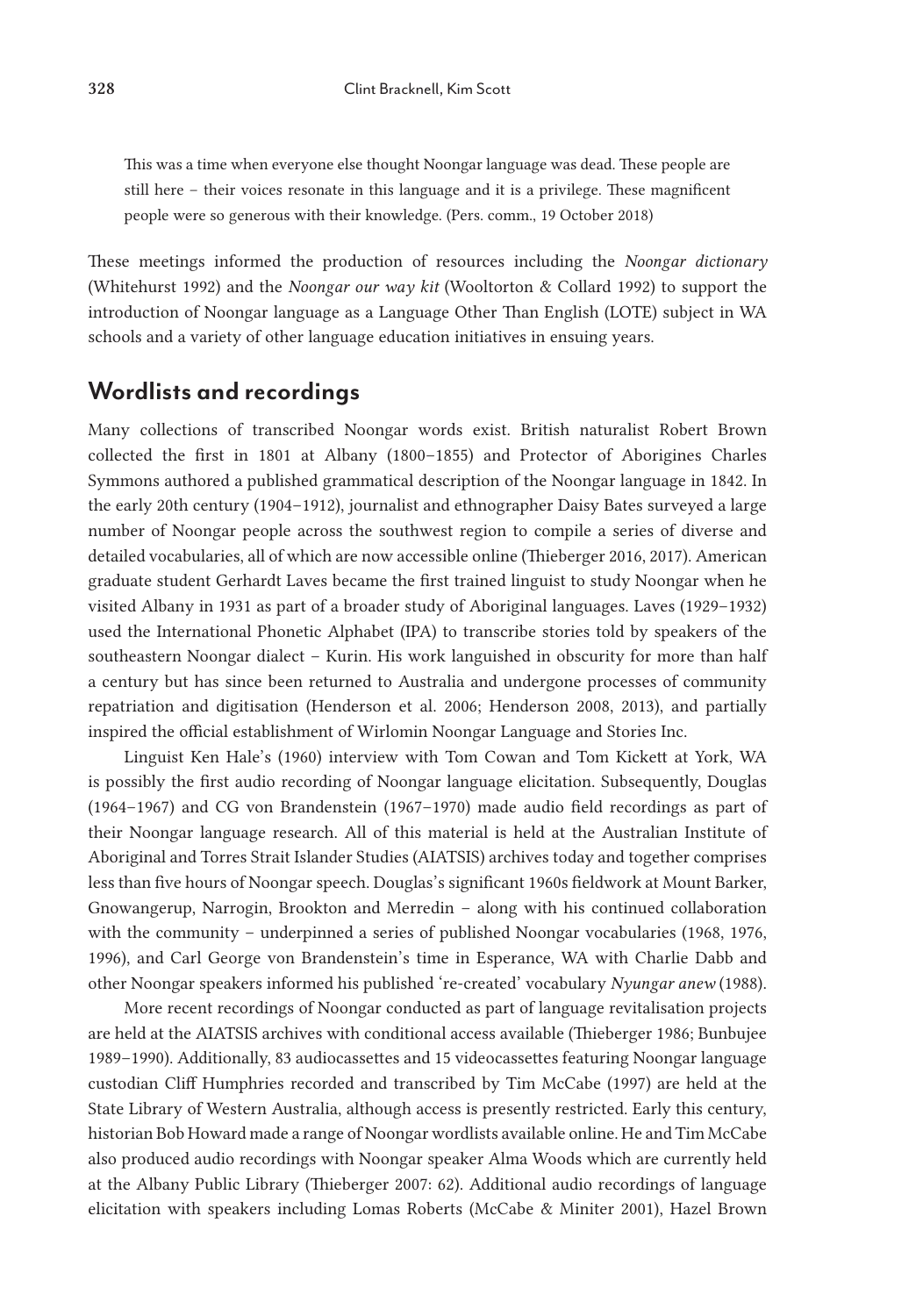(Scott 2002) and Albert Knapp (Bracknell 2015) are held in our project archive and serve as documented evidence of the persistent presence of Noongar language.

## **Noongar language revival**

Wirlomin is certainly not alone in its efforts to sustain Noongar as a spoken language. Noongar Boodjar Language Cultural Aboriginal Corporation operates out of Bunbury, WA and a small number of committed LOTE teachers provide Noongar language education at WA primary schools including Moorditj Noongar Community College. Noongar language classes are also offered by community organisations including the Langford Aboriginal Association and – due to the continued efforts of Tim McCabe to share the knowledge of the late Cliff Humphries – at least one prison. Community radio station Noongar Radio 110.9fm features Noongar language segments and the children's television program *Waabiny Time* on the National Indigenous Television Network showcases the language for a national audience, albeit at an early childhood level. Furthermore, actors from Yira Yaakin Theatre Company performed Shakespearean sonnets translated into Noongar at the Globe Theatre, London, UK in 2012, serving as a forerunner for a variety of youth education programs.

The Noongar language is still emerging from the devastation of an unjust recent colonial history. Many Noongar people literally had the language "flogged out of them" (Della Rae Morrison, pers. comm., 19 October 2018) and past government policies of assimilation implicitly denied basic human rights to Aboriginal people who spoke their languages in public (Haebich 2000). Recently there has been a rapid movement from denigration and wilful damage to something more like public interest, if not celebration, of the Noongar language, particularly in terms of its importance to all people in southwest Australia – not just the Noongar community – for identity and belonging. Within this context, it is reasonable to demand that Noongar stories and songs first be consolidated among, and shared from, the Noongar community. This belief guides the beginning of the Wirlomin process – returning archival material to its home community and providing empowering opportunities for language revitalisation.

# **Who are Wirlomin?**

The Noongar word for bush stone curlew, *Burhinus grallarius*, is *wirlo* and -*min* is a suffix used to describe a collective of people associated with or similar to something. *Wirlomin* is used as a proper noun to name our clan, group and family. The *wirlo* is a predominantly nocturnal, skinny, long-legged and large-eyed bird that relies on camouflage for survival. When we visit schools, Hazel Brown sings out its eerie call to groups of children and delights in telling them how scared she was when she first heard its voice. As she says, *wirlo* can disguise itself so well you might never see it. Partly because of its blood-curdling call, some Noongar groups regard *wirlo* as a messenger of death. For us Wirlomin, it is a spiritual companion and, often being invisible, its defining characteristic is its voice. This vulnerable bird speaks from the realm of spirit to remind us of our place and of who we are. Noongar language can also function in that way.

Wirlomin is a communal identity used to refer to a particular Noongar community that is now stretched across a wide area of southern WA. Hazel Brown and Helen Hall are among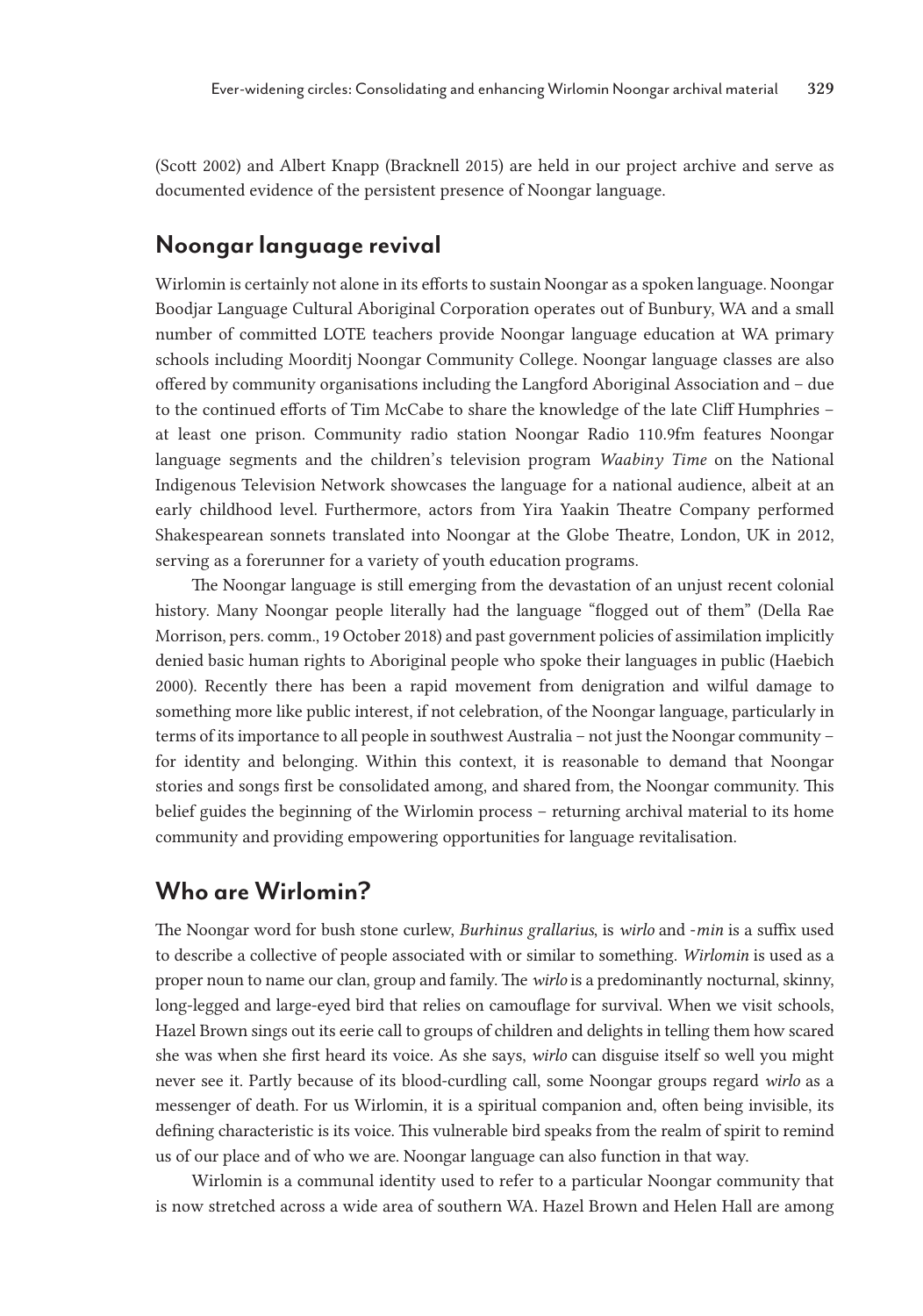the last of a generation of senior Noongar people who have ensured the survival of the term. Hazel Brown explains:

Old great-great-grandmother's old father used to shout like a curlew, and disguise himself to look like a curlew. And that's why that family called themselves Wirlomin. *Wirlo*, that means curlew, see? And actually they're a very shy bird. You'll hear them, but you'll very seldom see 'em. Unless you're very quiet, very quiet … (Scott & Brown 2005: 22)

#### She refers to a specific Wirlomin site and ritual:

We got right in the swamp, freshwater, got right up there close, and just before we get towards where the old camps were, Daddy said, "You gotta stop here now and make a fire. You gotta make smoke and let 'em know that you're coming."

So he cleared the ground and he got a little bit of dry grass and he dug a hole and he lit a fire. He had to be very careful 'cause it was summertime and we didn't have any water.

The fire burned up and he chucked some green bushes on; and then the smoke, see. Soon as the smoke went up … well, you shoulda heard the curlews, boy. Hear them singing out. They singing out over there, and then on this side. All around us …

Daddy sang out: "Wirlo wii wii wii …"

He said, "That's it, you're right now. That's the Wirlomin people letting us know.

We're right now." And he just hit the two sticks together like that, and no more.

We heard 'em, but we didn't see one. (Scott & Brown 2005: 24)

The *wirlo* may be hidden from view but heard by those who go through certain processes, wait and listen out. One might benefit from working with endangered Indigenous languages in a similar fashion.

The network of Noongar people connected to Wirlomin heritage covers a large area of ancestral country, ranging from approximately Cape Riche along a quite narrow strip of land reaching beyond Esperance. This area intersects with territory specified in the Tindale map (1974) as: *Koreng* – after the southeastern dialect *Kurin* (Laves 1929–1932); *Wudjari* – a term from the neighbouring Ngatju language, according to von Brandenstein (1988: 131); and *Njunga* – presumably one of the many alternate spellings of Noongar. The southeastern Noongar region is also referred to as *Ngokgurring* – 'shell' people (Taylor in Curr 1886: 392) and *Kwetjman* – 'boney' people (Douglas 1976: 6). More than anything, these names suggest a multiplicity of relationships between people and place.

# **Archives and the home community**

Along with material collected from our senior people over the past 10 years or more, Laves' Noongar language fieldnotes have been crucial to Wirlomin language revitalisation activities. His notes were neglected until the 1980s when his family sent them to Australia to be placed under the guardianship of AIATSIS. In 2006, AIATSIS, John Henderson at the University of Western Australia and a reference group of Noongar people including descendants of Laves'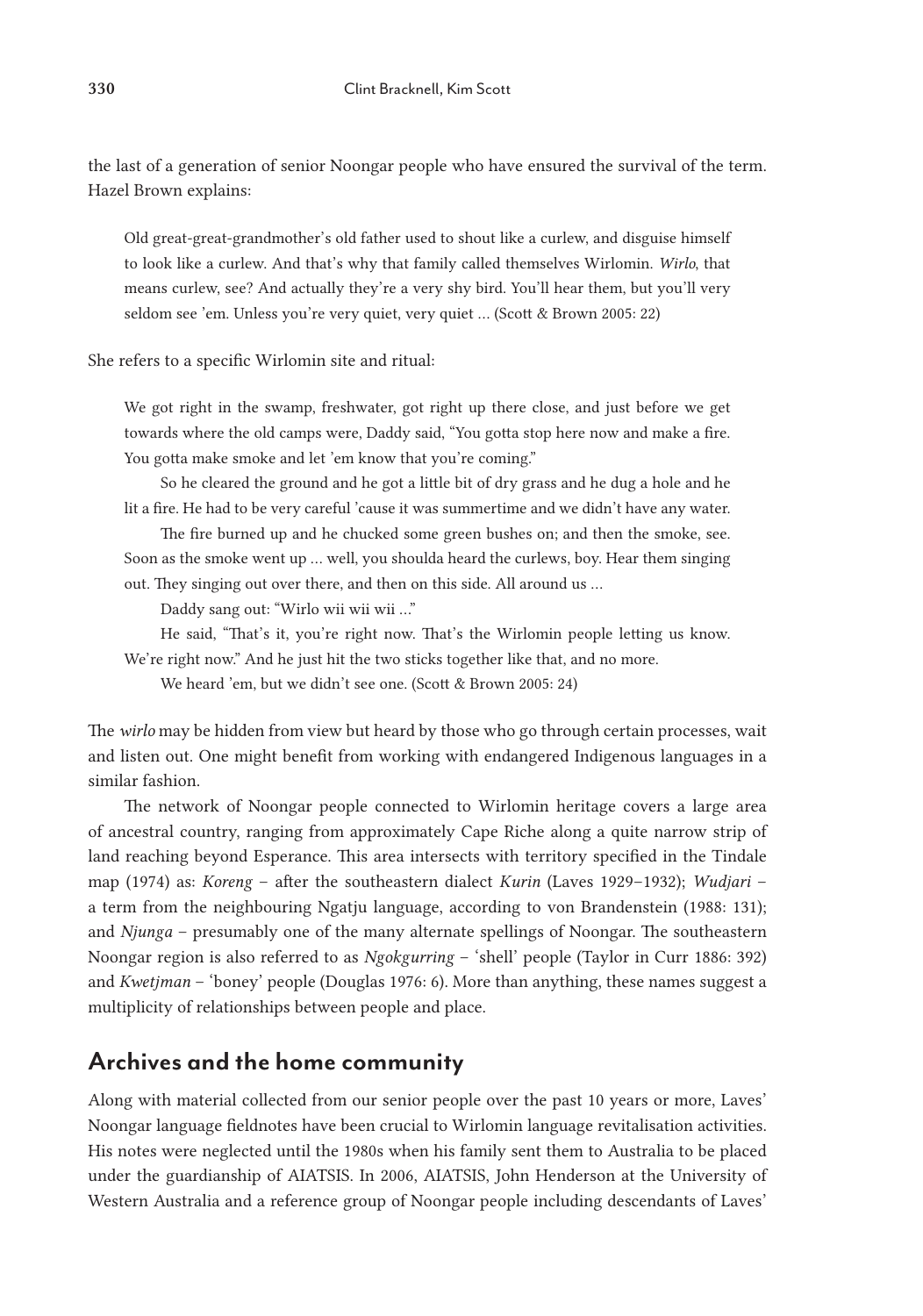informants and key stakeholders set in place an initial protocol for the return of the Laves material to its community of origin. Some of those in the reference group worried that it is one thing to suggest rules for who should control the access to those materials, but another thing altogether to find a way to genuinely return that material to a community of people descended from the informants, let alone consolidate it in ways that bring that community together.

As Wirlomin people, many of the individuals involved in the Laves reference group chose to band together and develop relevant material over a series of workshops under the guidance of elders descended from Laves' informants. Wirlomin committee member Iris Woods explains:

We're very proud that our old people did come down to Albany and talk about their language. They sang in song, they talked about the history, but mainly stories. So everything was written down and recorded by this Laves. When I first laid eyes on the paperwork and saw that written material and Kim said this is what the story's about, it actually brought tears to my eyes because I was proud … it's a treasure to me. (Pers. comm., 12 September 2015)

In 1931, Bob and Malcolm Roberts, Fred Winmer, Simon Williams, and George Nelly told Laves stories that would inspire many of the Wirlomin books.<sup>1</sup> Hazel Brown was only a child in 1931, and Bob Roberts was a young man. She and her siblings Lomas Roberts and Audrey Brown called all the informants 'uncle', and their father was brother to two of them (Bob Roberts and Malcolm Roberts) and brother-in-law to another two (George Nelly and Simon Williams). Gerald Williams was the son of Simon Williams. George Nelly had died when his children – Helen Hall and Russell Nelly – were still very young. Since we began this process, a number of Wirlomin people important to the return, consolidation and development of material have passed away, including Lomas Roberts, Audrey Brown, Gerald Williams Sr, Edward Brown Sr, Geoffrey Woods, Gerald Williams Jnr, and Russell Nelly. The aging of our senior people and the turbulence in our community means that there is no doubt we will lose more key people.

Wirlomin was incorporated in 2010 as an organisation with a cultural elders reference group (CERG) and committee. As a voluntary organisation, Wirlomin has relied on a diverse range of small federal and state government grants, plus support from two separate Australian Research Council projects, to continue its work. Longstanding Wirlomin committee members include senior Noongar language teachers Yibiyung Roma Winmar and Iris Woods, and Noongar cultural ambassador Ezzard Flowers, who had previously overseen the repatriation of the 1940s Carrolup paintings by Noongar children from Colgate University in the USA. Wirlomin is also indebted to the tireless efforts of non-Indigenous committee secretaries Mary Gimondo and Lefki Kaillis as generous collaborators in the cross-cultural team so important to an organisation like this.

In recent years, the Wirlomin CERG has expanded from its initial focus on representing the senior descendants of Laves' informants in order to facilitate work with archival audio recordings. CG von Brandenstein's (1967–1970) field recordings at Esperance feature captivating – although poorly recorded – performances of Noongar song by brothers Charlie and Sam Dabb (Bracknell 2017). As the children of Sam Dabb and nephew and niece of Charlie Dabb,

<sup>1</sup> *Noorn* (2017) is based on a story Tinjel Fred Roberts told to his great-grandson Ryan Brown.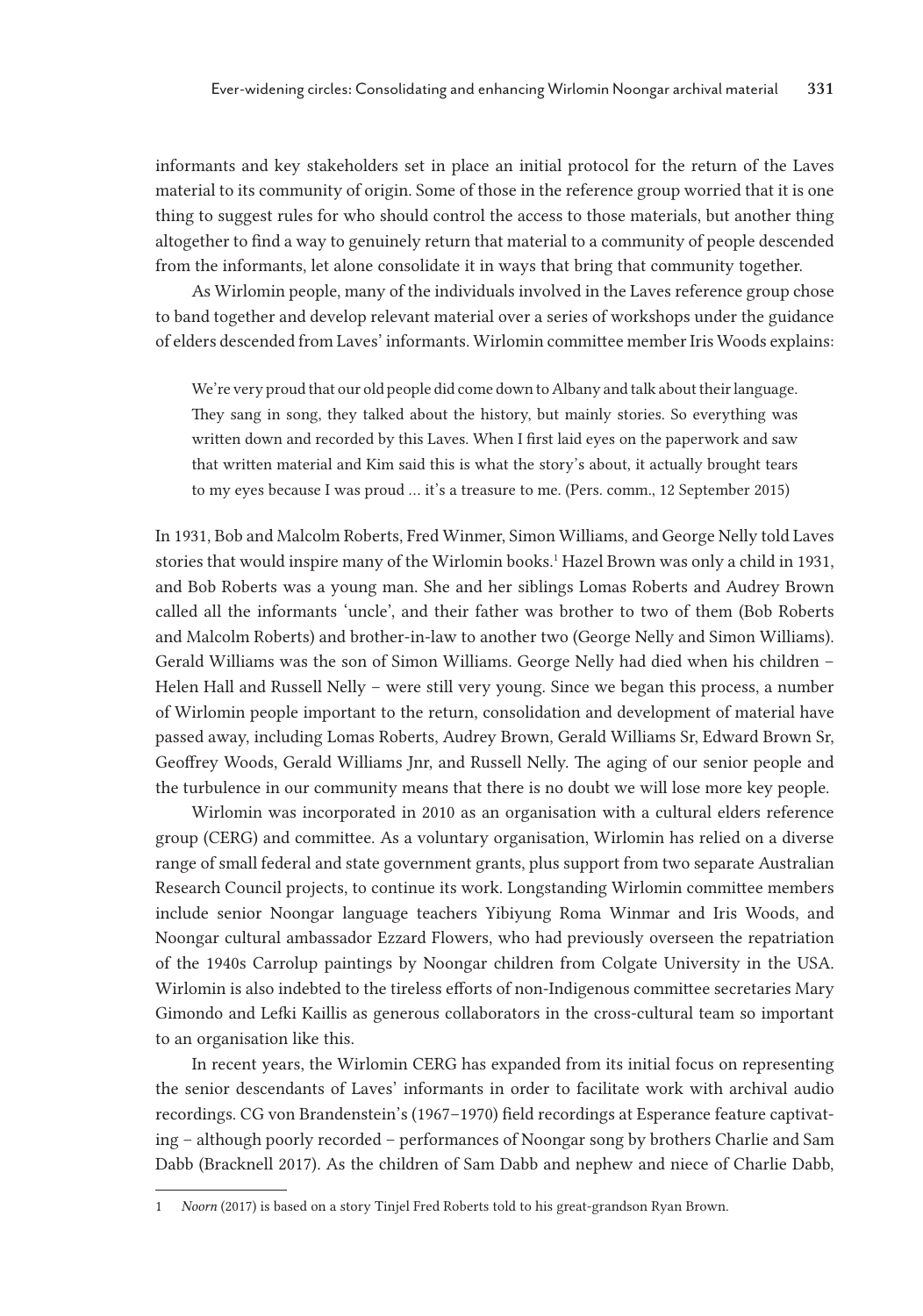Henry and Annie Dabb guide the process of working with this material. Albert Knapp is also now a member of the CERG after graciously sharing two old Noongar songs – and one of his own composition – with Wirlomin members at a number of meetings and workshops. Every year, Wirlomin members review the CERG members group and nominate new members in order to ensure solid cultural governance for working with heritage material.

## **Making decisions**

The Wirlomin CERG provides archival material with a grounding in cultural context and kin. Wirlomin committee member Yibiyung Roma Winmar describes the process of workshopping the Laves material with the elders:

Well, everyone came down here to Albany to return the stories back to the descendants. All the families that were involved and the family groups came together. We sat down and went through the manuscripts word by word actually. And people'd say, "Yeah, I remember that, and this is the way it's said," and it was, well, people cried and cried some more, you know with happiness and, well, relief, because there was a time when our language was suppressed and now here we have it back from somebody else. Gifted back more or less overseas to come back to West Australia. It was unexpected. And then I think you sort of realise how much you had valued it and how much you'd missed out on. (Pers. comm., 12 September 2015)

Guided by the CERG, Wirlomin workshops involve the gradual interpretation of archival heritage material and the group working together to reach consensus on orthographic and semantic issues. For example, Laves wrote the surname of his 1931 informant Fred Winmer as *Windmill*, *Williams*, and *Winmer*. Sometimes it has been written elsewhere as *Winmar*. Elders of our group preferred the spelling *Winmer* to reflect their sense of how it should be pronounced. This was only one of many discussions about how we might best match the spelling and sound of a particular word.

The IPA Laves employed in his notes is hard to read, and rather idiosyncratic. His notes have no punctuation, and often no translations. We studied the current standards for IPA and, after applying it to transcriptions of recordings of Lomas Roberts, Cedric Roberts, Audrey Brown, and Hazel Brown speaking Noongar language, went through parts of Laves' transcriptions with some of the elders identified as being related to the informants. Lomas Roberts had heard parts of some of the stories before, recognising words and phrases, although he was befuddled by some of the text and said some of the language did not sound right.

There seemed to have been changes in Noongar language in the 70 plus years since Laves had made his notes. When pronouncing a particular word in the way indicated by Laves' script, Lomas Roberts' elder sister Hazel Brown said, "Yes," with a look of surprise, "we used to say it like that" (pers. comm., 15 January 2007). Occasionally, the elders pointed out mistakes that Laves appeared to have made in translation. Often, they were reminded of stories and anecdotes, or encouraged the group to talk about things that may otherwise have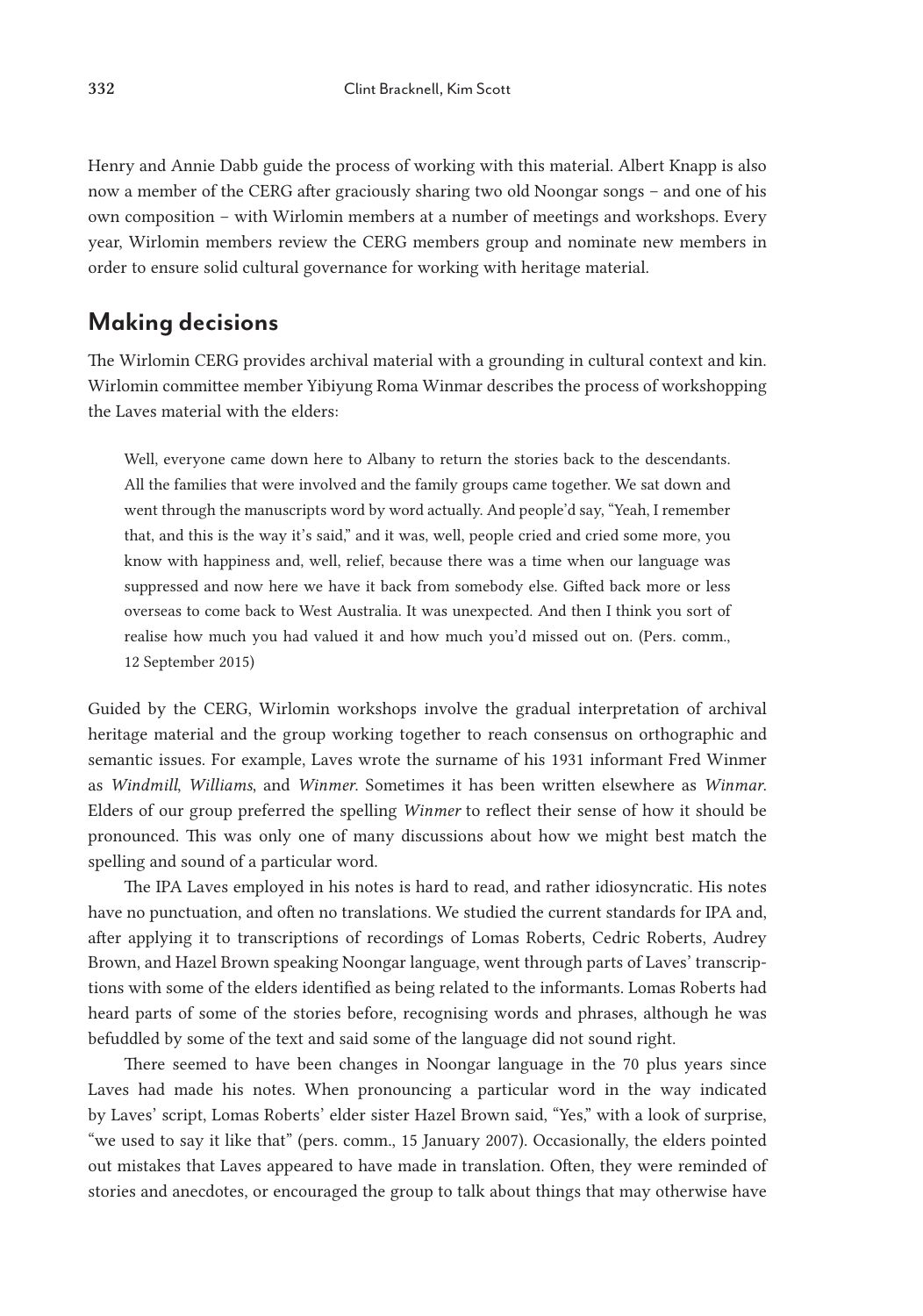been neglected. Even in the early stages of this process, it was easy to see the value-adding quality of bringing together archives and elders.

Linguist John Henderson (2008) had digitised and converted Laves' manuscript to searchable typescript, making the material far easier to read and work with. However, in a Noongar community workshop setting, using digital files projected up onto a screen at the front of the room imposed a counterproductive classroom-like structure on proceedings. Alternatively, transcribing the material in Laves' notes onto butcher paper facilitated a more dynamic and flexible workshop environment. The butcher paper could be put on the floor in the centre of an inner circle of elders, with others gathering outside, coming in and moving away. The elders would pick up pens and scribble over the paper, making corrections.

Some of our most recent workshops focused on interpreting Charlie Dabb's songs recorded by CG von Brandenstein (1967–1970). The small group involved included Henry and Annie Dabb, Gaye Roberts, Roma Winmar, Iris Woods, Justin Miniter, and the authors. Before the workshops, we edited the songs and relevant metadata out of the long, digitised field recordings. As a group, we spent whole days meticulously listening to each lyric on repeat and at various different speeds using Transcribe! software. We would make annotations and corrections on lyric sheets, often using our own personal orthographic conventions.

At one point, we were puzzled. It seemed as if Charlie Dabb was singing the English word *white* at the beginning of a song. The original tape recordings sounded sped up, dubbed at a higher speed, so we reduced the speed and pitch of the audio back to something sounding more like what the original performance would have sounded. After this modification, we heard more nuanced vowel sounds and a few consonants that had not previously been noticeable. Henry Dabb asked for confirmation of where the song had been recorded (Pink Lake, near Esperance, WA). Then he suggested that his uncle Charlie Dabb was not singing *white* but *waalitj*, a Noongar word for the wedge-tailed eagle. This discovery opened up an understanding of the rest of the lyrics, which had once seemed obscure but were suddenly revealed to be describing an eagle hanging in the sky.

# **Contextualising in Country**

As longstanding Wirlomin member Olivia Roberts explains, "Every story that we share actually has got a place so we're mapping back to where we and where our rellies [relatives] used to go" (pers. comm., 12 September 2015). During the first cycle of the process to claim, control and enhance our heritage – culminating with the publication of *Maamang* (2011) and *Noongar mambara bakitj* (2011) – we filmed Hazel Brown and Lomas Roberts taking us to places that connected with the stories we had developed, and to old camping and dancing grounds and other sites along the south coast of Western Australia that were important to them. Fifty copies of an edited version of that film were distributed at the start of our second cycle of workshops. In late 2012, we visited one of the sites where the core version of *Dwert baal kaat* (2013) belongs, and retold it with its text of rocks, earth, and water as our witness. Some of us visited some of the more remote sites associated with this story in 2015 and 2018 with support from South Coast Natural Resource Management, a government organisation.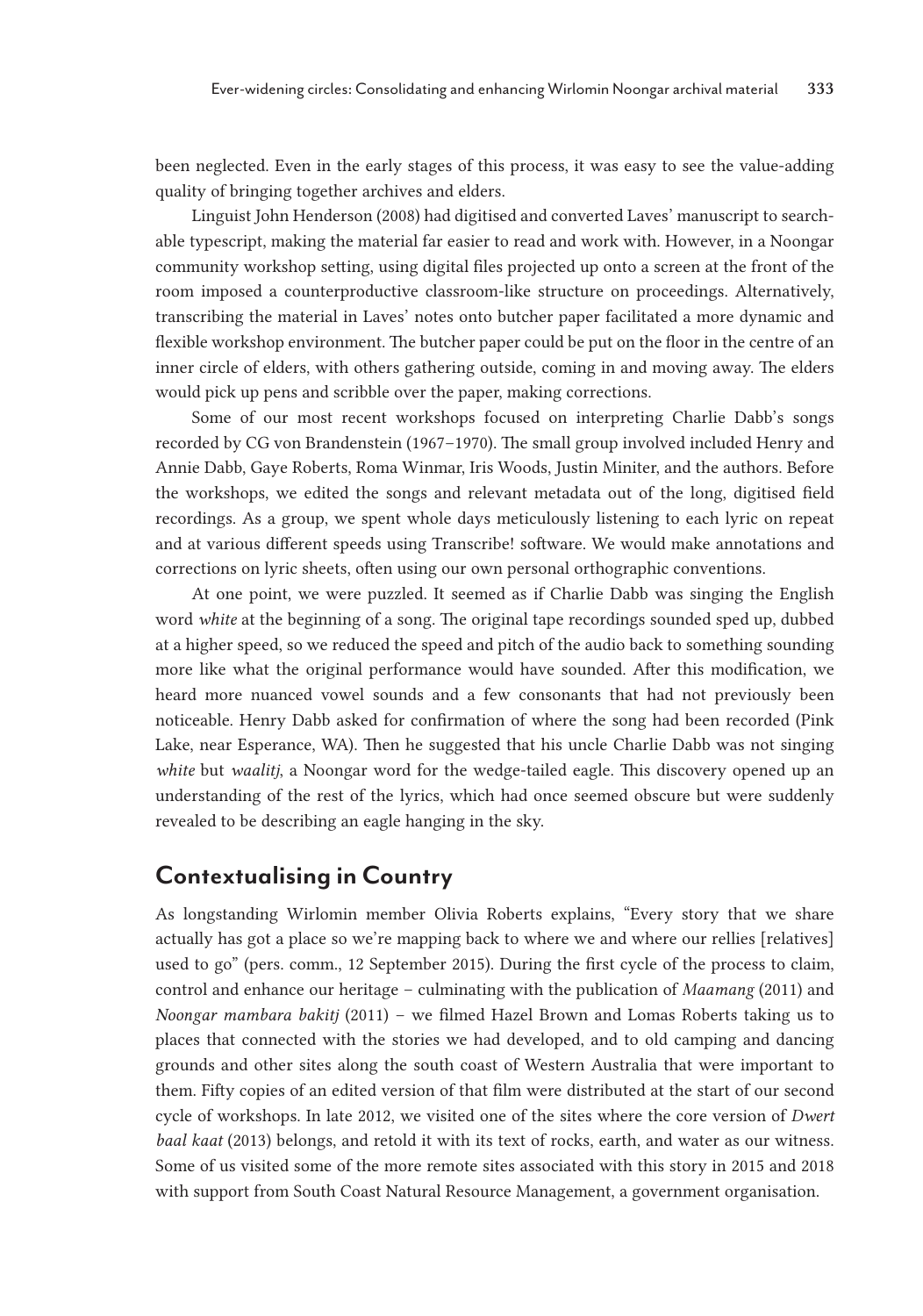Yibiyung Roma Winmar played a major role in putting *Ngaawily nop* (2017) together, helping with the text and also, with her daughter, Alta, doing the illustrations. Yibiyung came with us when we took the story to its origin landscape, and although it is part of her ancestral country she had never been there before:

It's very emotional. I feel full. I feel full of tears, I feel full of joy. It's hard to explain, like when somebody's been away for a very long time and they've returned on a journey and you rush out to meet them and there's all these hugs and tears and … The project now has enabled me to come to these places … It's a spiritual journey, to be walking this way again, reinforcing that bond to Country. (Wirlomin Noongar Language and Stories Inc. 2010)

In an Aboriginal context, the term 'Country', written with a capital letter, signifies land, sea, and sky as "nourishing terrain" (Rose 1996: 1): alive, multidimensional, and intertwined with local Aboriginal people and culture. Embedded with aspects of an ancient worldview associated with its place of origin, an Aboriginal language is one of the most powerful manifestations of the spirit of Country.

### **Sharing with the broader Noongar community**

Before the publication of each Wirlomin book, we have held an event at the Noongar Centre in Albany, WA, featuring an exhibition of the book illustrations as artwork, photographs from all the workshops so far, and a reading of each of the stories. We have also ceremoniously handed out advance copies of the books, sometimes including a CD of the stories being read aloud in Noongar language to the Cultural Elders Reference Group and other individuals who represented key families in the Albany Noongar community. Our intention was to celebrate the stories, as well as to create a sense of community ownership and a situation where individuals might find employment in schools and other places because of their knowledge of both the stories and the process of their creation. More than this, we wanted to use these stories to bind a community together rather than allow rivalry over our collective heritage to exacerbate other community tensions and tear us apart, as sometimes happens in oppressed communities. We hoped the people who received the stories would share them with their family and friends.

As part of the process of returning stories to their home community and sharing them from there, we have also given presentations at local schools. These sessions usually begin with an introduction of ourselves as Wirlomin Noongar, an illustrated explanation of our process, then the sharing of some of the published stories and one or two songs. The team of presenters has varied slightly as individuals felt ready to take on greater roles, and has always included elders. These presentations placed some of us in a novel position: non-Indigenous people were listening avidly to what we had to say, and grateful for what we were sharing. Judging by the enthusiasm with which Noongar students introduced themselves to our group, and the extent to which they wished to share stories told in their own families, many other Noongar people also felt proud.

Although some among our group of presenters have teaching experience, most of those involved had little prior experience of presenting like this, certainly not as a group. At the end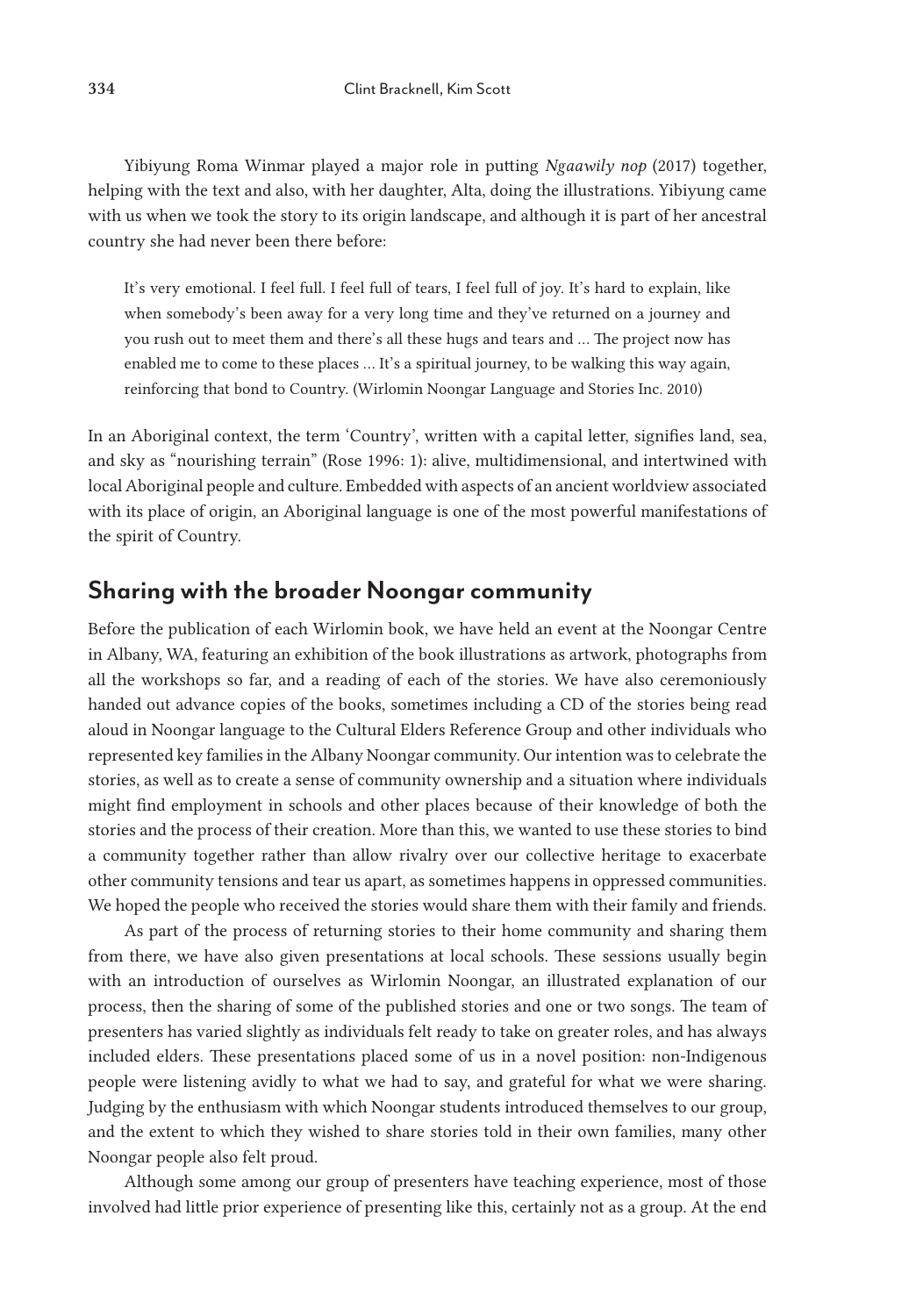of a string of visits to south coast schools in 2012, Wirlomin member Connie Moses said, "I'm just so proud to be part of the journey. We are a team … we're growing together. I just can't wait to get up and dance and sing. It's just so wonderful to hear everyone speak" (Scott & Nelly 2013: 35). Iris Woods noticed increased group cohesion as the week progressed, stating: "It was deadly because we did it all and we were a group, one and all. You could feel the power among us" (Scott & Nelly 2013: 35). Ezzard Flowers acknowledged the highly charged and visceral nature of the presentations, observing the need to "acknowledge where each of us are at emotionally, spiritually and socially, because that can affect your performance too" (Scott & Nelly 2013: 35). Russell Nelly stressed the personal significance of Wirlomin Noongar Language and Stories Inc. as part of his journey of connecting to heritage and family:

All you people here, you're my family whether you realise it or not. I wanna tell you it's a privilege to share what we feel with the kids … I get emotional at times, but when I get emotional I'm listening to the old fellas. Because they're talking to me, along with them talking to you guys … Wirlomin is not just a name. Prior to this I was lost. I had circumnavigated Australia three times looking for my identity and it brought me all the way back to Katanning. I heard of the Wirlomin mob. I thought, no they don't want me. That's all changed now. We've got something tangible. What we've lost, we are resurrecting it. So, my people, we go with our heads up high, proudly. (Scott & Nelly 2013: 35)

Evidence of community development via developing and sharing stories and language is implicit in these observations. Decolonisation is a word some might also apply to this work (Araluen 2017): shaking off some of the legacy of oppression, and reconnecting with cultural heritage so as to heal and strengthen ourselves today. Neither 'community development' nor 'decolonisation' are commonly used in our community, but their conceptual heft is recognised.

# **Conclusion**

A small minority of the original Noongar population survived the first 50 years of colonisation (from 1829) (Aboriginal Legal Service 1995). Western Australia was then home to an apartheidlike regime until deep into the 20th century (Haebich 2000). Noongar language, and the Noongar community itself, is still recovering from that. This is the fundamental basis for the kind of work described here. Australia is a stolen country. Noongar language was nearly taken from us. The circumstances in which Noongar cultural heritage was decimated demand that language revitalisation be undertaken as part of a process to empower Noongar people. This is possible by starting with a small 'home community' and progressively sharing with everwidening circles. The fragmented and incomplete nature of archival records relating to the Noongar language emphasises the need for those within its home community of origin to make corrections, add missing metadata and make informed decisions about their cultural heritage material. In revitalising language by running it through living Wirlomin Noongar bodies, we make ourselves instruments for this deep, spiritual heritage that thousands of generations have entrusted to us in this part of the world.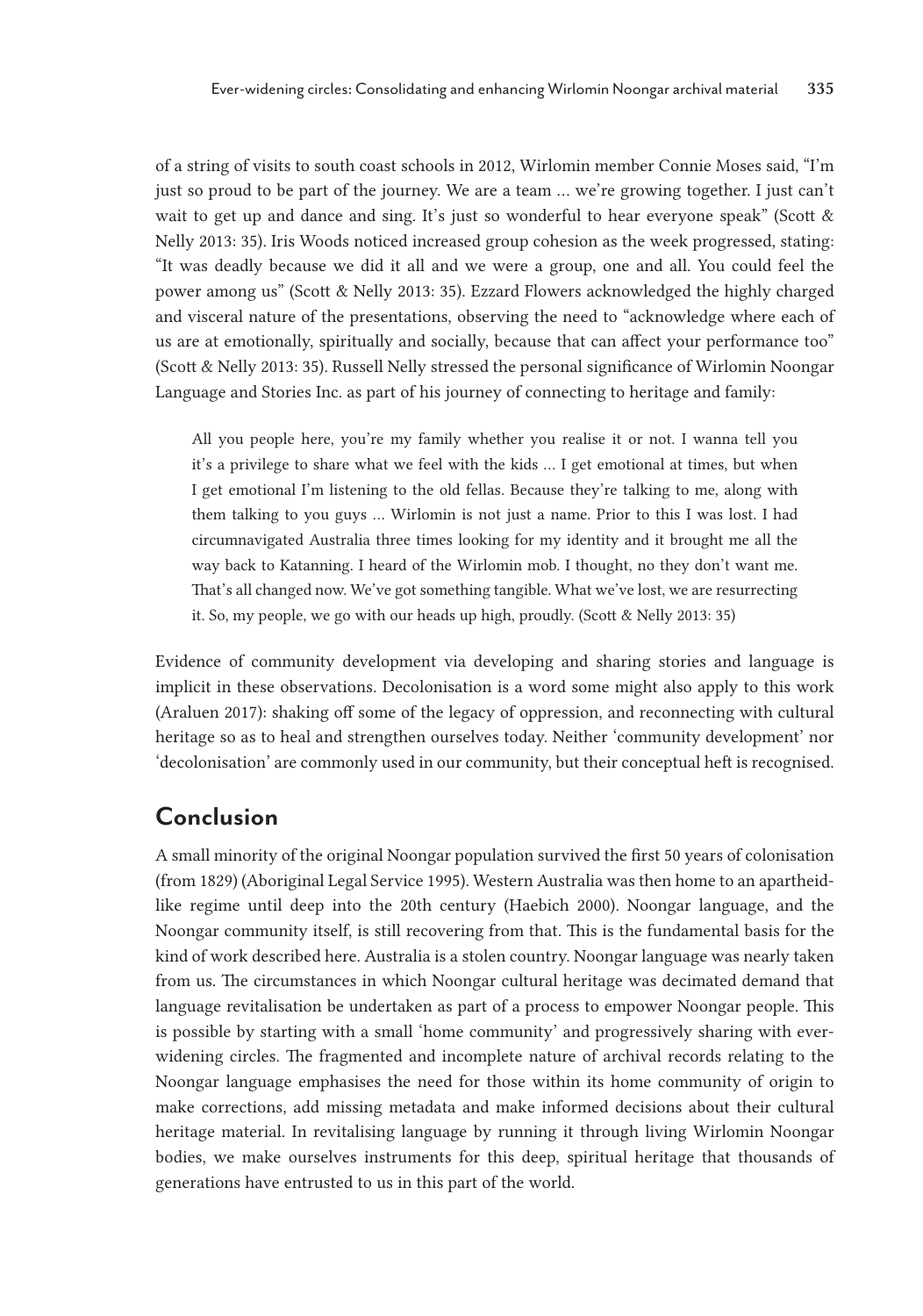# **References**

Aboriginal Legal Service of Western Australia. 1995. *Telling our story: A report by the Aboriginal Legal Service of Western Australia (Inc.) on the removal of Aboriginal children from their families in Western Australia*. Perth: Aboriginal Legal Service of Western Australia.

Araluen, Evelyn. 2017. Resisting the institution. *Overland* 227. 3–10.

Australian Bureau of Statistics. 2017. *Statistics*. (http://www.abs.gov.au) (Accessed 4 March 2019.)

- Australian Institute of Aboriginal and Torres Strait Islander Studies (AIATSIS). 2005. *National Indigenous languages survey report*. Canberra: Department of Communications, Information Technology and the Arts.
- Bates, Daisy. 1904–1912. Papers of Daisy Bates in the south-west of Western Australia. MS/365, Series XII Language: Grammar and vocabularies. Canberra: National Library of Australia.
- Bell, Jeanie. 2002. Linguistic continuity in colonised Country. In John Henderson & David Nash (eds.), *Language in Native Title*, 43–52. Canberra: Aboriginal Studies Press.
- Bracknell, Clint. 2015. Unpublished digital audio recording of a Wirlomin reference group meeting at Yardup, WA, April 2015. Albany: Wirlomin Noongar Language and Stories Inc. Collection.
- Bracknell, Clint. 2017. *Maaya waab* (play with sound): Song language and spoken language in the south-west of Western Australia. In Jim Wafer & Myfany Turpin (eds.), *Recirculating songs: Revitalising the singing practices of Indigenous Australia*, 45–57. Canberra: Asia Pacific Linguistics.
- Brown, Robert. 1800–1855. Papers and correspondence of Robert Brown [microform], M1193, M2494–2496. Canberra: National Library of Australia.
- Bunbujee, Kelly. 1989–1990. Interviews for Nyungar Language Project, stories, oral history, songs, language elicitation, recorded in Bunbury and Collie. BUNBURY\_01 (011413– 011419). Canberra: AIATSIS Audiovisual Archive.
- Bunbury Noongar Aboriginal Progress Association. 1990. *Nyungar nyinalanginy wangkininy: Nyungar language conference*. Bunbury: Bunbury Noongar Aboriginal Progress Association.
- Curr, Edward. 1886. *The Australian race: Its origin, languages, customs, place of landing in Australia, and the routes by which it spread itself over that continent*. Melbourne, Vic: Government Printer.
- Douglas, Wilfred. 1964–1967. Language elicitation, narratives and songs from southwest Western Australia. DOUGLAS\_W01 (A001322–A001324). Canberra: AIATSIS Audiovisual Archive.
- Douglas, Wilfred. 1968. *The Aboriginal languages of the south-west of Australia: Speech forms in current use, and a technical description of Njunar*. Canberra: Australian Institute of Aboriginal Studies.
- Douglas, Wilfred. 1976. *The Aboriginal languages of the south-west of Australia*. Canberra: Australian Institute of Aboriginal Studies.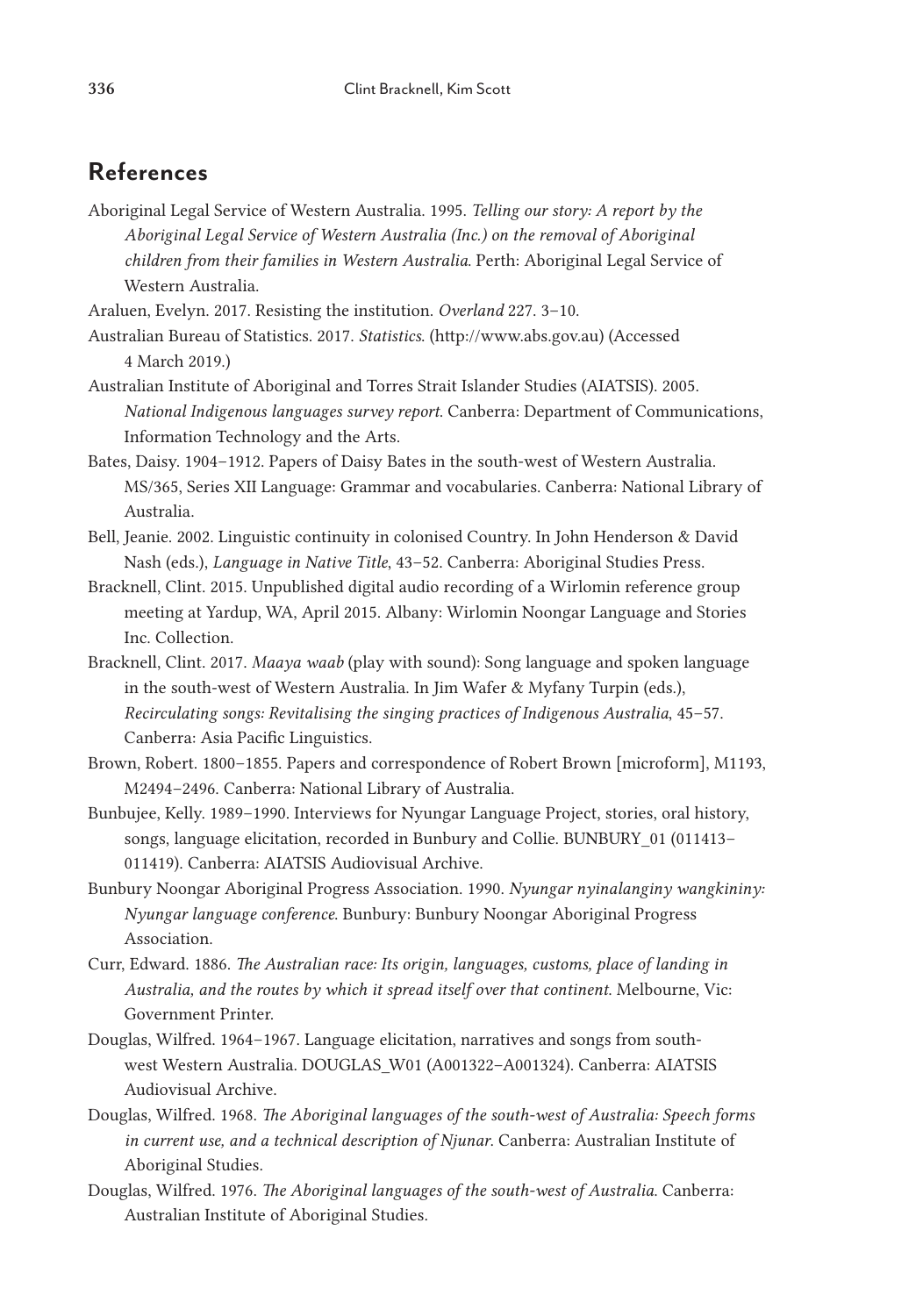- Douglas, Wilfred. 1996. *Illustrated dictionary of the south-west Aboriginal language*. Claremont, WA: Edith Cowan University.
- Haebich, Anna. 2000. *Broken circles: Fragmenting Indigenous families 1800–2000*. Fremantle: Fremantle Arts Centre Press.
- Hale, Ken. 1960. Balardung and Mirning language elicitation. OGRADY-HALE\_01 (014053– 014055). Canberra: AIATSIS Archive.
- Henderson, John. 2008. Capturing chaos: Rendering handwritten language documents. *Language Documentation & Conservation* 2(2). 212–243.
- Henderson, John. 2013. Language documentation and community interests. In Mari Jones & Sarah Ogilvie (eds.), *Keeping languages alive: Documentation, pedagogy, and revitalization*, 56–68. Cambridge: Cambridge University Press.
- Henderson, John, Hannah McGlade, Kim Scott & Denise Smith-Ali. 2006. *A protocol for Laves' 1931 Noongar field notes*. Perth: UWA and AIATSIS.
- Laves, Gerhardt. 1929–1932. Papers of Gerhardt Laves. MS/2189, Items 2.18–2.27. Canberra: AIATSIS Archive.
- Marmion, Doug, Kazuko Obata & Jakelin Troy. 2014. *Community, identity, wellbeing: The report of the second national Indigenous languages survey*. Canberra: AIATSIS.
- McCabe, Tim. 1997. Cliff Humphries' recorded archives of Noongar traditional songs, stories and words. OH4151. Perth: State Library of Western Australia.
- McCabe, Tim & Jason Miniter. 2001. Unpublished cassette tape recording with Lomas Roberts. Albany, WA: Wirlomin Noongar Language and Stories Inc. Collection.
- McConvell, Patrick & Nick Thieberger. 2001. *State of Indigenous languages in Australia 2001*. Canberra: Department of the Environment and Heritage.
- Rose, Deborah Bird. 1996. *Nourishing terrains: Australian Aboriginal views of landscape and wilderness*. Canberra: Australian Heritage Commission.
- Scott, Kim. 2002. Unpublished cassette recording with Hazel Brown. Albany, WA: Wirlomin Noongar Language and Stories Inc. Collection.
- Scott, Kim & Hazel Brown. 2005. *Kayang and me*. Fremantle, WA: Fremantle Arts Press.
- Scott, Kim & Ryan Brown. 2018. *Noorn*. Crawley: UWA Publishing.
- Scott, Kim & Russell Nelly. 2013. *Dwoort baal kaat*. Crawley: UWA Publishing.
- Scott, Kim & Lomas Roberts. 2011. *Noongar mambara bakitj*. Crawley: UWA Publishing.
- Scott, Kim & Iris Woods. 2011. *Mamang*. Crawley: UWA Publishing.
- Scott, Kim, Hazel Brown & Roma Winmar. 2013. *Yira boornak nyininy*. Crawley: UWA Publishing.
- Scott, Kim, Roma Winmar & Joyce Cockles. 2018. *Ngaawily nop*. Crawley: UWA Publishing.
- South West Aboriginal Land and Sea Council (SWALSC). 2009. *Settlement agreement*.

(http://www.noongar.org.au) (Accessed 4 March 2019.)

- Symmons, Charles. 1842. *Grammatical introduction to the study of the Aboriginal language of Western Australia*. Perth: Western Australia Almanack.
- Thieberger, Nick. 2004. *Linguistic report on the single Noongar Native Title claim*. Perth: SWALSC. Thieberger, Nick. 2016. Daisy Bates in the digital world. In Peter K Austin, Harold Koch &
	- Jane Simpson (eds.), *Language, land and song: Studies in honour of Luise Hercus*, 102–114. London: EL Publishing.